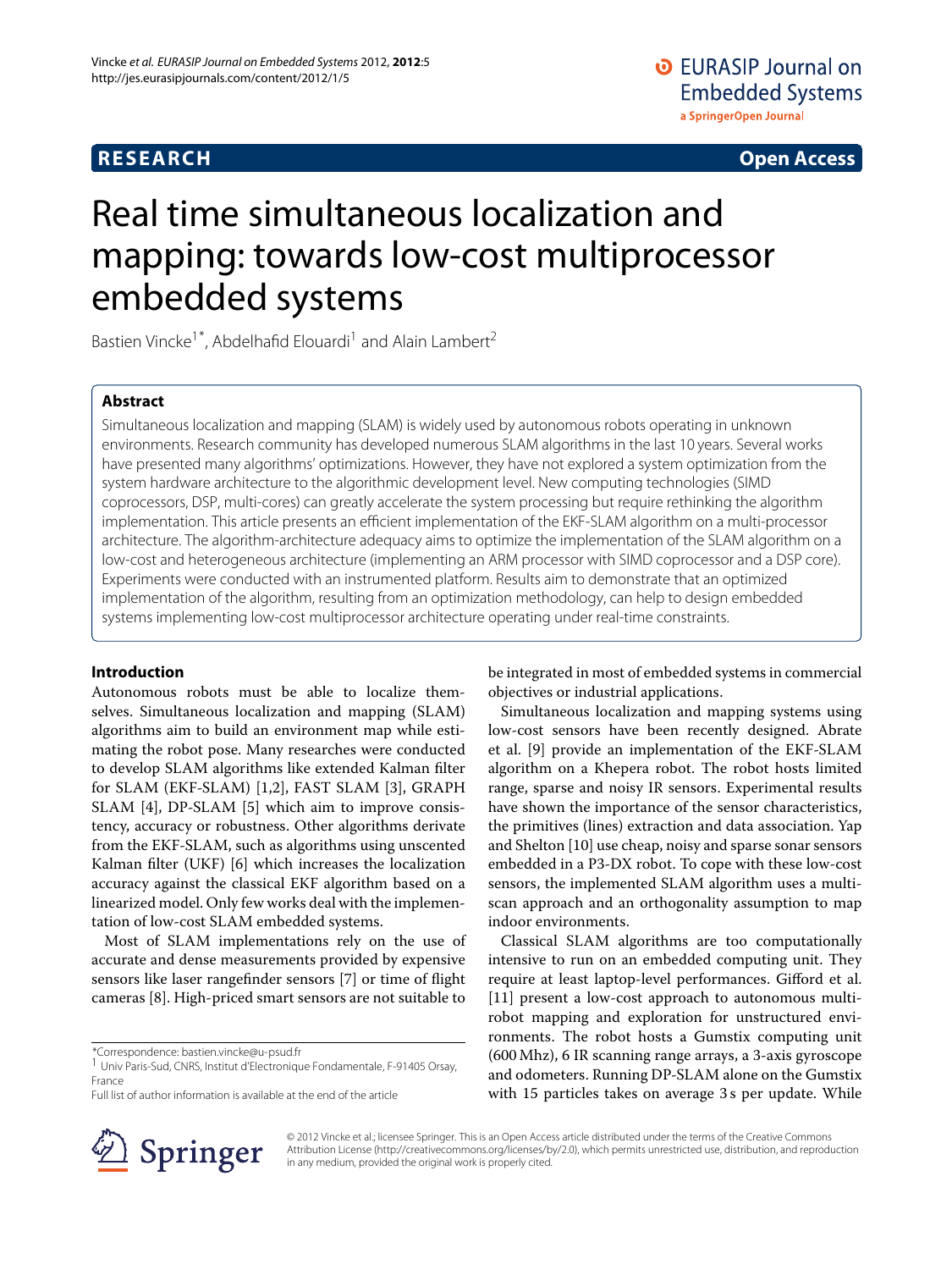using 25 particles, it takes more than 10 s per update. Authors have underlined the difficulty to find the right SLAM parameters to fit within the available computing power and the real-time processing. Magnenat et al. [\[12\]](#page-13-1) present a system based on the co-design of a low-cost sensor (a slim rotating scanner), a SLAM algorithm, a computing unit, and an optimization methodology. The computing unit is based on an ARM processor (533 Mhz) running a FASTSLAM 2.0 algorithm [\[13\]](#page-13-2). Magnenat et al. [\[12\]](#page-13-1) use an evolution strategy to find the best configuration of the algorithm and setting of the parameters.

As pointed out by [\[11,](#page-13-0)[12\]](#page-13-1), the first improvement of a SLAM algorithm is an efficient setting of the various parameters of the algorithm. Other modifications were investigated to reach real-time constraints. These modifications are necessary due to the low computing power and limited memory resources available on embedded systems. Features restriction for EKF-SLAM algorithm has been implemented to decrease the processing time [\[14\]](#page-13-3). Schroter et al. [\[15\]](#page-13-4) focused on reducing the memory footprint of particle-based gridmap SLAM by sharing the map between several particles.

Robust laser-based SLAM navigation has long existed in robot applications, but systems implement sensors that, in some cases, are more expensive than the final product. Neato Robotics has developed a vacuum cleaner that implements a navigation system using a SLAM algorithm. The approach is based on a low-cost system implementing a designed laser rangefinder [\[16\]](#page-13-5).

This article presents an efficient implementation of the EKF-SLAM algorithm on a multi-processor architecture. The approach is based on an algorithm implementation adequate to a defined architecture. The aim is to optimize the implementation of the SLAM algorithm on a low-cost and heterogeneous architecture implementing an SIMD coprocessor (NEON) and a DSP core. The hardware includes several low-cost sensors. As [\[17\]](#page-13-6), we chose to use a low-cost camera (exteroceptive sensor) and odometers (proprioceptive sensors). Following [\[12\]](#page-13-1), we efficiently tune the parameters of the SLAM algorithm. We improve on previous works by proposing an adequate implementation of the EKF-SLAM algorithm on a multiprocessing architecture (ARM processor, SIMD NEON coprocessor, DSP core). The specifications related to the NEON coprocessor and the DSP core improve the processing time and the system performance. Results aim to demonstrate that an optimized implementation of the algorithm, resulting from an evaluation methodology, can help to design embedded systems implementing low-cost multiprocessor architecture operating under real-time constraints.

Section ["EKF-SLAM algorithm"](#page-1-0) introduces the EKF-SLAM algorithm. Section ["Multiprocessor architecture](#page-4-0) [and system configuration"](#page-4-0) presents the embedded multiprocessor architecture and the system configuration.

Section ["Evaluation methodology and algorithm imple](#page-5-0)[mentation"](#page-5-0) details the evaluation methodology, provides a first algorithm implementation and analyzes this implementation in terms of processing time. A Hardware– software optimization is proposed and analyzed in Section ["Hardware–software optimization and improvements"](#page-8-0). It presents SIMD optimizations and DSP parallelization. A performance comparison is then performed between the optimized and non-optimized instances. Finally, Section ["Conclusion"](#page-12-10) concludes this article.

## <span id="page-1-0"></span>**EKF-SLAM algorithm**

#### **Overview**

Extended Kalman filter for SLAM estimates a state vector containing both the robot pose and the landmark locations. We consider that the robot is moving on a plane. The algorithm uses 3D points as landmarks. It uses proprioceptive sensors to compute a predicted vector and then corrects this state using exteroceptive sensors. In this article, we consider a wheeled robot embedding two odometers (attached to each rear wheel) and a camera.

## *State vector and covariance matrix*

With *N* landmarks, the state vector is defined as:

<span id="page-1-1"></span>
$$
\mathbf{x} = (x, z, \theta, x_{a_1}, y_{a_1}, z_{a_1}, \dots, x_{a_N}, y_{a_N}, z_{a_N})^T
$$
(1)

where:

- $x, z$  are the ground coordinates (x-axis, z-axis) of the robot rear axle center. We suppose that the robot is always moving on the ground, so  $y = 0$  (no elevation) and <sup>y</sup> does not appear in Equation [\(1\)](#page-1-1).
- *θ* is the orientation of a local frame attached to the robot with respect to the global frame.
- $\{x_{a_1}, y_{a_1}, z_{a_1}, \ldots, x_{a_N}, y_{a_N}, z_{a_N}\}$  are the 3D coordinates of the <sup>N</sup> landmarks in the global frame.

The state covariance matrix is defined as:

$$
\mathbf{P} = \begin{bmatrix} P_{xx} & P_{xz} & P_{x\theta} & P_{xx_{a_1}} & \dots & P_{xz_{a_N}} \\ P_{zx} & P_{zz} & P_{z\theta} & P_{zx_{a_1}} & \dots & P_{zz_{a_N}} \\ P_{\theta x} & P_{\theta z} & P_{\theta \theta} & P_{\theta x_{a_1}} & \dots & P_{\theta z_{a_N}} \\ P_{x_{a_1}x} & P_{x_{a_1}z} & P_{x_{a_1} \theta} & P_{x_{a_1}x_{a_1}} & \dots & P_{x_{a_1}z_{a_N}} \\ \dots & \dots & \dots & \dots & \dots \\ P_{z_{a_N}x} & P_{z_{a_N}z} & P_{z_{a_N} \theta} & P_{z_{a_N}x_{a_1}} & \dots & P_{z_{a_N}z_{a_N}} \end{bmatrix}
$$
(2)

#### *Prediction*

The prediction step relies on the measurements of the proprioceptive sensors, the odometers, embedded on our experimental platform. A non linear discrete-time statespace model is considered to describe the evolution of the robot configuration **x**:

$$
\mathbf{x}_{k|k-1} = \mathbf{f}(\mathbf{x}_{k-1|k-1}, \mathbf{u}_k) + \mathbf{v}_k
$$
\n(3)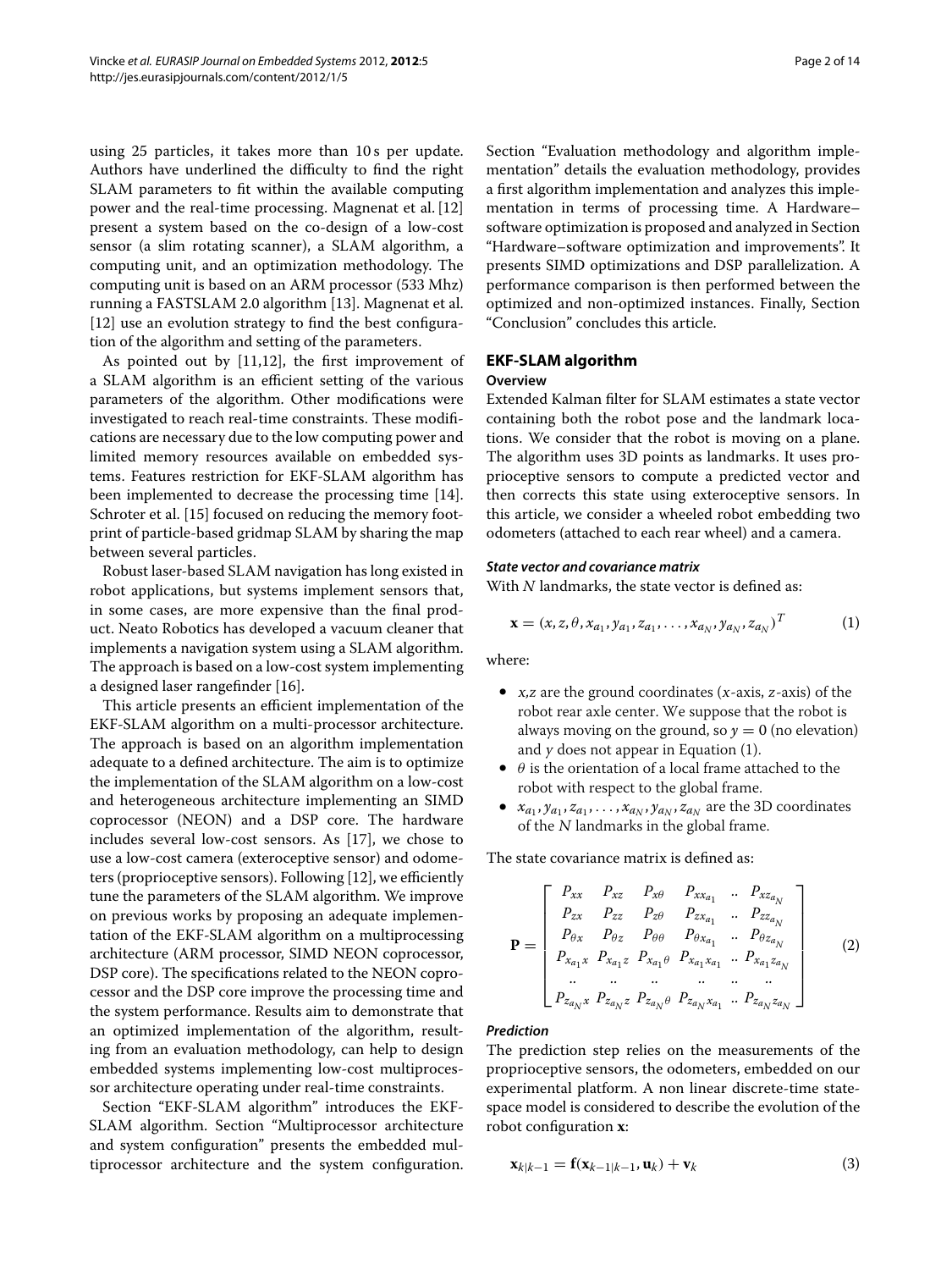where  $\mathbf{u}_k$  is a known two-dimensional control vector, assumed constant between the times indexed by *k* −1 and *k*, and **v***<sup>k</sup>* is an unknown state perturbation vector that accounts for the model uncertainties. **x***k*−1|*k*−<sup>1</sup> represents the state vector at time k-1,  $\mathbf{x}_{k|k-1}$  represented the state vector after the prediction step,  $\mathbf{x}_{k|k}$  represents the state vector after the estimation step. The classical evolution model, described in [\[18\]](#page-13-7), is considered:

$$
\mathbf{f}(\mathbf{x}_{k-1|k-1}, \delta s, \delta \theta) = \begin{pmatrix} x_{k-1} + \delta s \cos (\theta_{k-1} + \frac{\delta \theta}{2}) \\ z_{k-1} + \delta s \sin (\theta_{k-1} + \frac{\delta \theta}{2}) \\ \theta_{k-1} + \delta \theta \\ x_{a_1,k-1} \\ x_{a_1,k-1} \\ z_{a_1,k-1} \\ \vdots \\ x_{a_N,k-1} \\ z_{a_N,k-1} \end{pmatrix}
$$
\n
$$
(4)
$$

where  $\mathbf{u}_k = (\delta s, \delta \theta)$ ;  $\delta s$  is the longitudinal motion and  $\delta \theta$ is the rotational motion [\[19\]](#page-13-8):

<span id="page-2-1"></span>
$$
\begin{pmatrix}\n\delta s \\
\delta \theta\n\end{pmatrix} = \mathbf{g}(\varphi_l, \varphi_r) = \begin{pmatrix}\n\frac{w_r \delta \varphi_r + w_l \delta \varphi_l}{2} \\
\frac{w_r \delta \varphi_r - w_l \delta \varphi_l}{e}\n\end{pmatrix}
$$
\n(5)

where:

- *wr* and *wl* are respectively the radius of the right and left wheel.
- e is the length of the rear axle.
- $\delta \varphi_i = \delta p_i \frac{2\pi}{\rho}$  with  $i \in \{r, l\}$  (*r*=right, *l*=left),  $\delta p_i$ : number of steps, *ρ*: odometer resolution. *δϕ<sup>i</sup>* is the angular movement of the right/left wheel.

The state covariance matrix is defined as:

$$
\mathbf{P}_{k|k-1} = \frac{\partial \mathbf{f}}{\partial \mathbf{x}} \mathbf{P}_{k-1|k-1} \frac{\partial \mathbf{f}}{\partial \mathbf{x}}^T + \mathbf{Q}_k
$$
 (6)

where

$$
\bullet \quad \frac{\partial f}{\partial x} = \begin{bmatrix} 1 & 0 & -\delta s \sin \left( \theta_{k-1|k-1} + \frac{\delta \theta}{2} \right) & 0 & \dots & 0 \\ 0 & 1 & \delta s \cos \left( \theta_{k-1|k-1} + \frac{\delta \theta}{2} \right) & 0 & \dots & 0 \\ 0 & 0 & 1 & 0 & \dots & 0 \\ 0 & 0 & 0 & 1 & \dots & 0 \\ \dots & \dots & \dots & \dots & \dots & \dots \\ 0 & 0 & 0 & 0 & \dots & 1 \end{bmatrix}
$$
  
\n• 
$$
\mathbf{Q}_k
$$
 is the covariance matrix of the process noise.

#### *Estimation*

The estimation of the state is made using the camera which returns the position in the image  $(u_i, v_i)$  of the *i*-th landmark.

*The innovation and its covariance matrix:* The pinhole model is used to project a known landmark position into the image:

<span id="page-2-0"></span>
$$
\begin{pmatrix}\nu_i \\ \nu_i \\ 1 \end{pmatrix} = \text{pinhole}(x_{a_i}^{\text{cam}}, y_{a_i}^{\text{cam}}, z_{a_i}^{\text{cam}})
$$
\n
$$
= \begin{bmatrix}\nf k_u s_{uv} c_u \\
0 & f k_v c_v \\
0 & 0 & 1\n\end{bmatrix} \begin{pmatrix}\nx_{a_i}^{\text{cam}} \\
z_{a_i}^{\text{cam}} \\
z_{a_i}^{\text{cam}} \\
1 \end{pmatrix}
$$
\n(7)

<span id="page-2-2"></span>where:

- $\bullet$  ( $u_i$ ,  $v_i$ ) is the position of the *i*-th landmark in the image.
- $(x_{a_i}^{\text{cam}}, y_{a_i}^{\text{cam}}, z_{a_i}^{\text{cam}})$  is the position of the *i*-th landmark in the camera frame.
- $f$  is the focal length.
- $(k_{\mu}, k_{\nu})$  is the number of pixels per unit length.
- $s_{\mu\nu}$  is a factor accounting for the skew due to
- non-rectangular pixels. In our case, we take *suv*=0.

Equation [\(7\)](#page-2-0) can be written as the predicted observation equation for a single landmark:

<span id="page-2-4"></span>
$$
\mathbf{h}^{i}(\mathbf{x}_{k|k-1}) = \begin{pmatrix} u_i \\ v_i \end{pmatrix} = \begin{pmatrix} c_u + f k_u \frac{x_{a_i}^{\text{can}}}{z_{a_i}^{\text{can}}} \\ c_v + f k_v \frac{y_{a_i}^{\text{can}}}{z_{a_i}^{\text{can}}} \end{pmatrix}
$$
(8)

The pose of a landmark in the camera frame is defined from its pose  $(x_{a_i}, y_{a_i}, z_{a_i})$  in the global frame:

$$
\begin{pmatrix} x_{ai}^{\text{cam}} \\ y_{ai}^{\text{cam}} \\ z_{ai}^{\text{cam}} \end{pmatrix} = \left( \begin{bmatrix} \cos \theta & 0 & \sin \theta \\ 0 & 1 & 0 \\ -\sin \theta & 0 & \cos \theta \end{bmatrix} \begin{pmatrix} x_{a_i} - x \\ y_{a_i} \\ z_{a_i} - z \end{pmatrix} \right) - \begin{pmatrix} 0 \\ 0 \\ D \end{pmatrix}
$$
\n(9)

<span id="page-2-3"></span>Where *D* is the length between the camera and the robot rear axle center.

During the observation step, the algorithm matches *M* landmarks (*M <*= *N)* whose observations are added in  $\left( \begin{array}{c} h^0 \end{array} \right)$ 

$$
\mathbf{h}_k = \begin{pmatrix} \mathbf{n} \\ \vdots \\ \mathbf{h}^{M-1} \end{pmatrix}.
$$

Thus, the innovation is:

$$
\mathbf{Y}_k = \hat{\mathbf{z}}_k - \mathbf{h}_k(\mathbf{x}_{k|k-1})
$$
\n(10)

where  $\hat{\mathbf{z}}_k$  is the measurement for all the *M* predicted observations.

The innovation covariance  $S_k$  is:

<span id="page-2-5"></span>
$$
\mathbf{S}_k = \mathbf{H}_k \mathbf{P}_{k|k-1} \mathbf{H}_k^T + \mathbf{R}_k
$$
\n(11)

where  $H_k$  is the Jacobian of  $h_k$  and  $R_k$  is the observation noise covariance.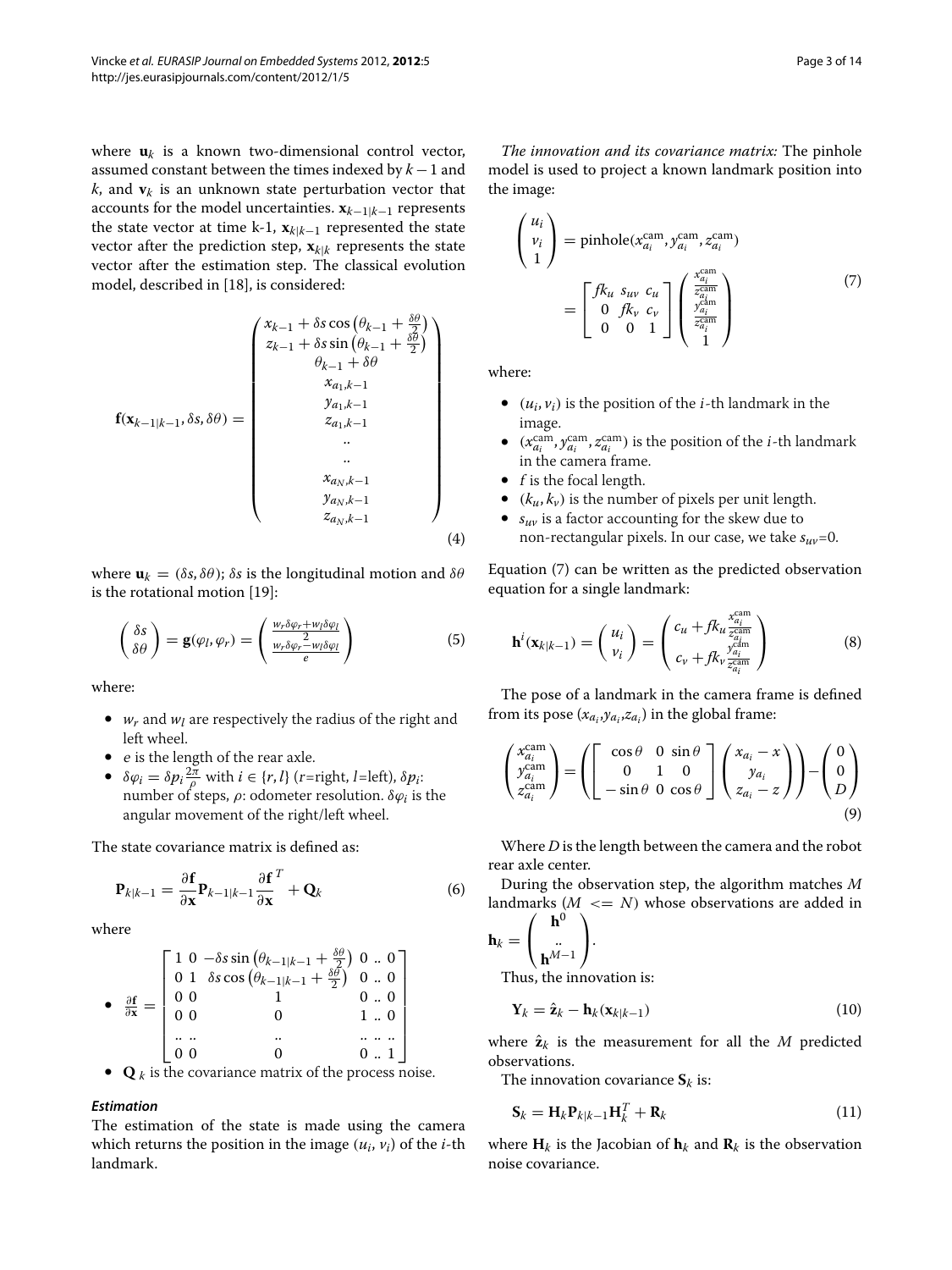*State estimation:* The state is updated using the classical EKF equations:

<span id="page-3-2"></span>
$$
\mathbf{K}_{k} = \mathbf{P}_{k|k-1} \mathbf{H}_{k} \mathbf{S}_{k}^{-1}
$$
\n
$$
\mathbf{x}_{k|k} = \mathbf{x}_{k|k-1} + \mathbf{K}_{k} \mathbf{Y}_{k}
$$
\n
$$
\mathbf{P}_{k|k} = (\mathbf{I} - \mathbf{K}_{k} \mathbf{H}_{k}) \mathbf{P}_{k|k-1}
$$
\n(12)

## **Visual landmarks**

The landmarks used in the observation equation are extracted from images. Landmark initialization defines the initial coordinates and the initial covariance of landmarks localization (also called interest points or features). In [\[20\]](#page-13-9), we have evaluated the processing time of corner detectors like Harris, Shi-Tomasi or FAST. Harris and Shi-Tomasi detectors were more time consuming than the FAST detector and do not provide significantly better localization results than FAST. Consequently, there is no need to implement more sophisticated algorithms such as Harris or Shi and Tomasi. FAST [\[21\]](#page-13-10) (Features from Accelerated Segment Test) corner detector relies on a simple test performed for a pixel p by examining a circle of 16 pixels (a Bresenham circle of radius 3) centered on p. A feature is detected at p if the intensities of at least 12 contiguous pixels are all above or all below the intensity of p with a threshold t. Even if this detector is not highly robust to noises and depends on a threshold it produces stable landmarks and is computationally very efficient [\[21\]](#page-13-10).

The FAST detector [\[21\]](#page-13-10) is related to the wedge-model style of detector evaluated using a circle surrounding a candidate pixel. To optimize the detector processing-time, this model is used to made a decision classifier which is applied to the image (Figure [1\)](#page-3-0).

#### <span id="page-3-3"></span>**Matching based on zero-mean sum of squared differences**

The EKF-SLAM matches the previously detected feature with a new one using zero-mean sum of squared differences (ZMSSD).

The covariance of the projected feature localization defines a searching area  $\tau$ . This area includes the robot localization uncertainty and the landmarks localization uncertainty. We use the ZMSSD to find the best candidate

point inside  $\tau$ . For each candidate point  $p : (p_x, p_y)$ , the  $N_p$ value of the weighted ZMSSD is:

<span id="page-3-1"></span>
$$
N_p = w(p_x, p_y) \times \text{ZMSSD} \tag{13}
$$

and

ZMSSD = 
$$
\sum_{i,j} \left( (d(i,j) - m_d) - \left( \text{im} \left( p_x + i - \frac{\text{des}}{2}, p_y + j - \frac{\text{des}}{2} \right) - m_i \right) \right)^2
$$
(14)

where:

- $w(p_x, p_y)$  is the Gaussian weights defined by the landmark covariance.
- $i \in [0; \text{des} 1]$  and  $j \in [0; \text{des} 1]$  and des is the descriptor size.
- <sup>d</sup> is the feature descriptor.
- $m_d$  and  $m_i$  are respectively the means of the pixel values in the descriptor and in the image window.
- *im* is the image.

The observation  $p_{obs}$  will be selected using  $p = (p \in$  $\tau | N_p = \min(N_{p_j}), \forall p_j \in \tau$ ).

The descriptor, used to identify the landmark during the matching, is classically a small image window of 9×9 pixels to 16×16 pixels around the interest point. Davison [\[22\]](#page-13-11) claims that this sort of descriptor is able to serve as long-term landmark feature.

#### **Landmark initialization based on davison method**

Landmark initialization consists of defining the initial coordinates and the initial covariance of landmarks (interest points). Various methods exist and can be classified as an undelayed or delayed method. Undelayed method adds landmarks with only one measurement whereas the delayed method needs two or more frames. We chose to use the widely spread delayed method proposed by [\[2\]](#page-12-1) which is both efficient and adequate to implement.

<span id="page-3-0"></span>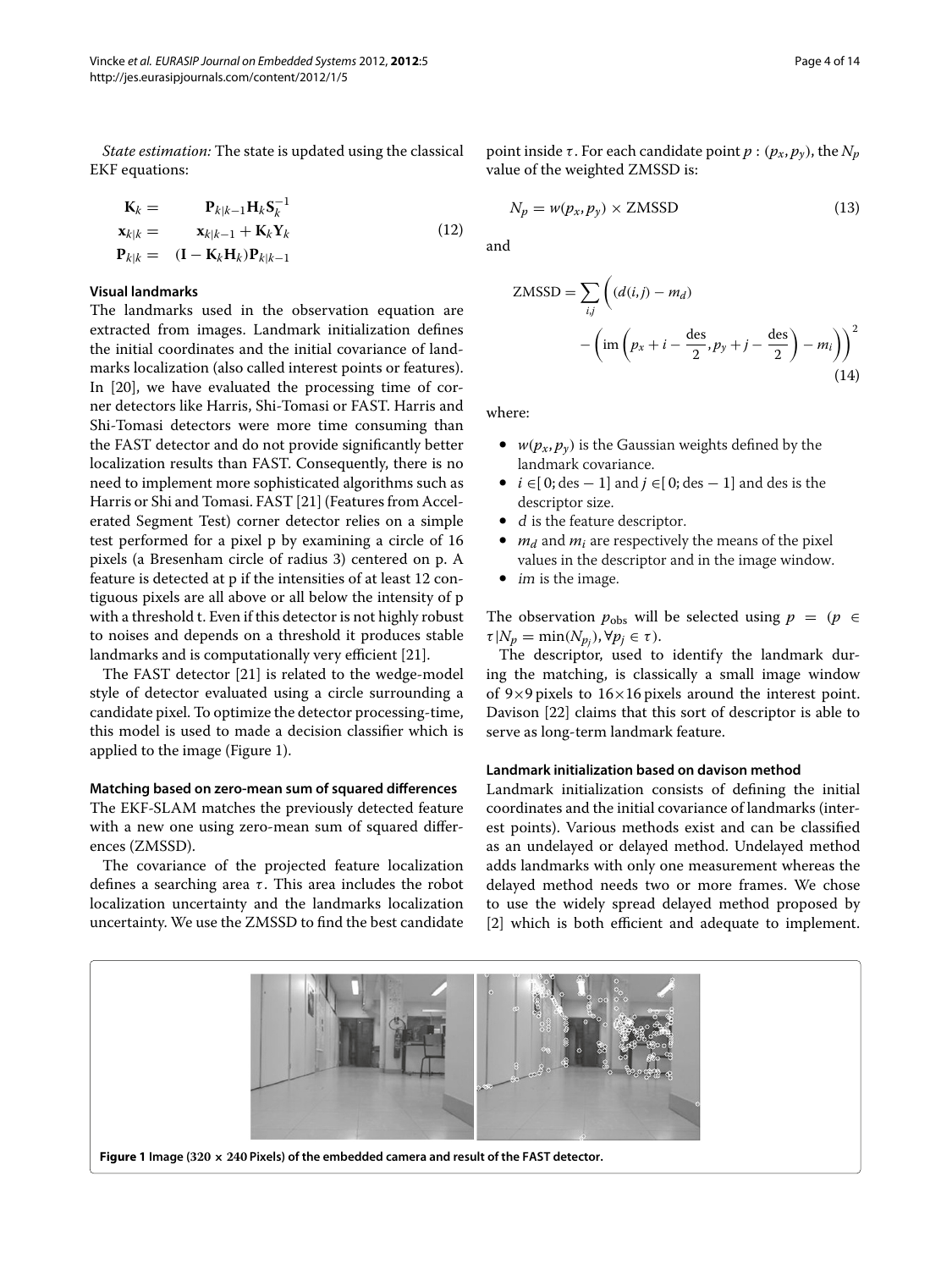Furthermore the work of Munguia and Grau [\[23\]](#page-13-12) shows that the delayed method have the same performance as the undelayed method.

In order to compute the 3D depth of a newly detected landmark, as [\[2\]](#page-12-1), we initialize a 3D line into the map along which the landmark must lie. This line starts at the estimated camera position and heads to infinity along the feature viewing direction. The line is composed of 100 particles which represent depth hypothesis. The prior probability used is uniform and the range is 0.5 to 15 m. At subsequent time, each particle (a feature depth hypothesis) is projected into the image, matched and its probability is re-weighted.

When the ratio of the standard deviation of depth to the expected value is below a threshold, the distribution is approximated as a Gaussian and the landmark is initialized. The landmark pose  $A_i = (x_{a_i}, y_{a_i}, z_{a_i})$  is added to **x** and the *Ai* covariance is added into **P**.

# **Multiprocessor architecture and system configuration**

<span id="page-4-0"></span>In order to test and validate the EKF-SLAM algorithm, experiments were conducted with an instrumented mobile robot called Minitruck [\[24\]](#page-13-13). The platform was teleoperated during the experiments. For our first evaluation, the experiment consists to operate inside a large corridor of our research lab (see Figure [2\)](#page-4-1).

We have developed a system architecture on the top of a multi-processor board (Gumstix Overo) based on the OMAP3530 chip (see Figure [3\)](#page-4-2). The OMAP chip integrate a RISC processors (ARM Cortex A8 500 Mhz) with an SIMD NEON coprocessor, a DSP (TMS320C64x + 430 Mhz) and a graphical processor unit (POWERVR SGX). This board communicates with an additional processor for control and data acquisition (Atmega168 16 Mhz).

Multiple sensors (odometers and a camera) are interfaced to this architecture (Figure [2\)](#page-4-1). The variety of sensors enables us to evaluate the SLAM algorithms with different types of sensor data and take advantage of the information complementary of these sensors. Our objective is to

<span id="page-4-1"></span>



<span id="page-4-2"></span>evaluate the implementation of SLAM algorithms using land vehicles and sensors, like steering encoders and a camera.

The use of wheel and steer encoders is obvious in robotics and navigation. Simple kinematic motion models can be used to integrate velocity and heading measurements from wheel and steer encoders to provide an estimation of the mobile robot location and orientation. Estimations are regularly subject to considerable errors due to misalignment, offsets and wheels slippage. It is possible to implement basic models to approximate and correct offset and slippage errors on-line leading to significant improvement of performances. We chose two HEDS 5540 odometers for our experimental vehicle.

The feature detection in SLAM application relies on the embedded sensors. We chose to achieve this extraction using a vision sensor (a cheap USB webcam, Philips SPC530NC, delivering 30 fps). We chose to use all possible images (30 fps) because it is much easier to perform point matching if the movement is small. Conventional approaches for vision systems design are usually based on general purpose computers interfaced with cameras. The new computing technologies (SIMD, DSP, multi-cores) can greatly accelerate algorithm processing, but require rethinking these algorithms by optimizing the parallelism. This parallel processing is pushed to integrate near the sensors parallel computing units [\[25\]](#page-13-14). We have used a Gumstix processing module based on OMAP3530 architecture. It is an heterogeneous architecture (ARM Cortex-A8 500 Mhz processor with power consumption less than 300 mW, SIMD NEON integrated coprocessor, DSP C64x processor and a 3D graphics accelerator) that communicates via a WLAN connection  $(802.11 \text{ g})$ .

The WLAN connection is used only to control speed and direction of the vehicle. In the future, a dedicated algorithm to autonomous navigation will be implemented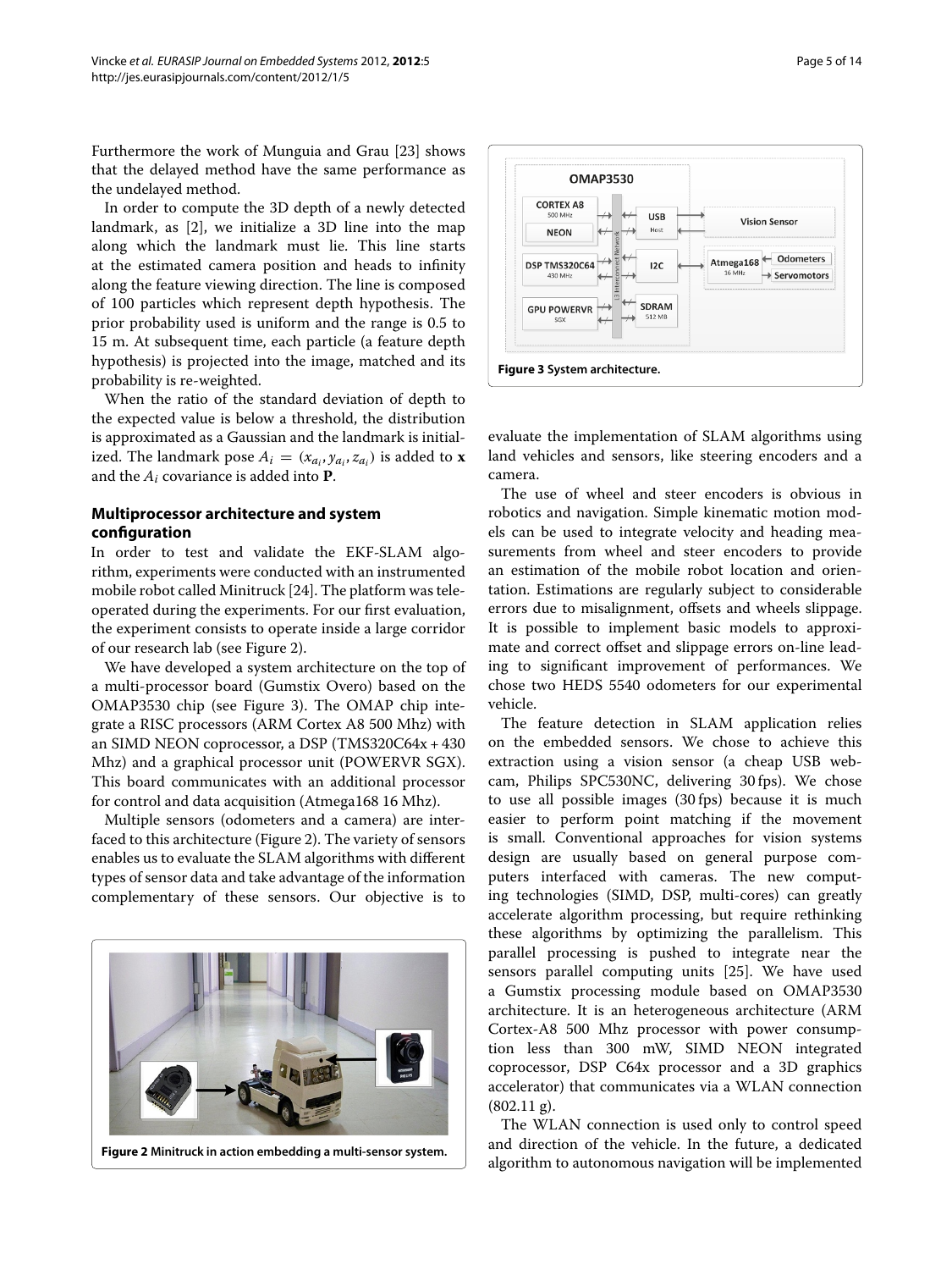and thus the WLAN connection will be used to achieve only the system monitoring. A coprocessor (ATMega168) takes care of data acquisition. It controls the robot speed and its direction using two pulse-width modulation (PWM) signals. It decodes signals coming from the odometers embedded in the rear wheels. It communicates with the main board using an I2C interface. This interface allows the main processor to retrieve odometers data and to send instructions corresponding to speed and direction.

To evaluate the designed system, an experiment was achieved in a corridor of our lab. Frames have been grabbed at 30 fps with  $320\times240$  resolution. Odometer data were sampled at 30 Hz. During the experiment, references are periodically drawn on the ground by an embedded marker.

# **Evaluation methodology and algorithm implementation**

<span id="page-5-0"></span>Our evaluation methodology is based on the identification of the processing tasks requiring a significant computing time. It is based on several steps: we analyze first the execution time of tasks and their dependencies on the algorithm's parameters. A threshold is fixed for each parameter. The algorithm is then partitioned in order to have functional blocks (FBs) performing defined calculations. Each block is then evaluated to determine its processing time. Function blocks that require the most important execution time are then optimized to reduce the global processing time.

Algorithm [1](#page-5-1) summarizes the main tasks of EKF-SLAM. The algorithm is composed of two process: Prediction and Correction. The correction process implements three tasks: matching, estimation and initialization.

# <span id="page-5-1"></span>**Algorithm 1 EKF-SLAM**

- 1:  $\chi \leftarrow \emptyset$   $\triangleright$  List of Landmarks for initialization
- 2: Robot pose initialization
- 3: **while** localization is required **do**
- 4: DATA  $\leftarrow$  Sensors Data acquisition
- 5: **if** DATA =  $(\varphi_l, \varphi_r)$  **then**  $\triangleright$  Odometer's data 6: PREDICTION
- PREDICTION
- 7:  $(\delta s, \delta \theta) \leftarrow \mathbf{g}(\varphi_l, \varphi_r)$  (see Eq [\(5\)](#page-2-1))<br>8:  $\mathbf{x}_{l+k-1} \leftarrow \mathbf{f}(\mathbf{x}_{k-1|k-1}, \delta s, \delta \theta)$  (se
- 8:  $\mathbf{x}_{k|k-1} \leftarrow \mathbf{f}(\mathbf{x}_{k-1|k-1}, \delta s, \delta \theta)$  (see Eq [\(4\)](#page-2-2))<br>  $\mathbf{F}(\mathbf{x}_{k-1|k-1}) = \frac{\partial \mathbf{f}(\mathbf{x}_{k-1|k-1})}{\partial \mathbf{f}(\mathbf{x}_{k-1})}$

9: 
$$
\mathbf{P}_{k|k-1} \leftarrow \frac{\partial \mathbf{f}}{\partial \mathbf{x}} \mathbf{P}_{k-1|k-1} \frac{\partial \mathbf{f}}{\partial \mathbf{x}}^T + \mathbf{Q}_k \text{ (see Eq (6))}
$$

- 9:  $P_{k|k-1} \leftarrow \frac{\partial f}{\partial x} P_{k-1|k-1} \frac{\partial f}{\partial x}^T + Q$ <br>
10: **else if** DATA = Camera **then**
- 11: FAST detector applied on the image
- 12: MATCHING:
- 13: **for Each** Landmark **N<sub>i</sub>** ∈ **x**<sub>*k*|*k*−1</sub> **do**<br>14:  $u_i, v_i, \tau_i$  ← pinhole(**x**<sub>*k*+*k*−1</sub>**, N<sub>i</sub>**)</sub> (see
- 14:  $u_i, v_i, \tau_i \leftarrow \text{pinhole}(\mathbf{x}_{k|k-1}, \mathbf{N}_i) \text{ (see Eq (8))}$  $u_i, v_i, \tau_i \leftarrow \text{pinhole}(\mathbf{x}_{k|k-1}, \mathbf{N}_i) \text{ (see Eq (8))}$  $u_i, v_i, \tau_i \leftarrow \text{pinhole}(\mathbf{x}_{k|k-1}, \mathbf{N}_i) \text{ (see Eq (8))}$ <br>15: **if**  $(u_i, v_i) \in \text{Camera Frame}$  **then**
- 
- 15: **if**  $(u_i, v_i) \in \text{Camera Frame}$  **then**<br>16:  $\hat{\mathbf{z}}_k \leftarrow \text{ZMSSD}(\tau_i, \mathbf{N_i})$  (see E  $\hat{\mathbf{z}}_k \leftarrow \text{ZMSSD}(\tau_i, \mathbf{N_i})$  (see Eq [\(13\)](#page-3-1))

17: 
$$
\mathbf{h}_{k} \leftarrow (u_{i}, v_{i})
$$
  
18: 
$$
\mathbf{Y}_{k} \leftarrow \hat{\mathbf{z}}_{k} - \mathbf{h}_{k}
$$
  
19: 
$$
\mathbf{H}_{k} \leftarrow \frac{\partial \mathbf{h}_{k}}{\partial \mathbf{x}} \Big|_{\mathbf{x}_{k|k-1}}
$$

- 20: **end if**
- 21: **end for**
- 22: ESTIMATION:
- 23:  $\mathbf{S}_k \leftarrow \mathbf{H}_k \mathbf{P}_{k|k-1} \mathbf{H}_k^T + \mathbf{R}_k \text{ (see Eq (11))}$  $\mathbf{S}_k \leftarrow \mathbf{H}_k \mathbf{P}_{k|k-1} \mathbf{H}_k^T + \mathbf{R}_k \text{ (see Eq (11))}$  $\mathbf{S}_k \leftarrow \mathbf{H}_k \mathbf{P}_{k|k-1} \mathbf{H}_k^T + \mathbf{R}_k \text{ (see Eq (11))}$
- 24: **K**<sub>*k*</sub> ← **P**<sub>*k*|*k*−1</sub>**H**<sub>*k*</sub>**S**<sub>*k*</sub><sup>-1</sup> (see Eq [\(11\)](#page-2-5))
- 
- 25:  $\mathbf{x}_{k|k} \leftarrow \mathbf{x}_{k|k-1} + \mathbf{K}_k \mathbf{Y}_k$  (see Eq [\(12\)](#page-3-2))<br>26:  $\mathbf{P}_{k|k} \leftarrow (\mathbf{I} \mathbf{K}_k \mathbf{H}_k) \mathbf{P}_{k|k-1}$  (see Eq ( 26: **P**<sub>*k*|*k*</sub> ← (**I** − **K**<sub>*k*</sub>**H**<sub>*k*</sub>)**P**<sub>*k*|*k*−1</sub> (see Eq [\(12\)](#page-3-2))<br>27: **INITIALIZATION:**
- INITIALIZATION:
- 28: **for Each L**  $\in \chi$  **do**  $\triangleright$  L: Aspiring new Landmark 29: **L**<sub>obs</sub>  $\leftarrow$  *ZMSSD*(**L**) (see Eq. (13))
- 29:  $\mathbf{L}_{obs} \leftarrow ZMSSD(\mathbf{L})$  (see Eq [\(13\)](#page-3-1))<br>30: Update the particles weight accor
- 30: Update the particles weight according **L**obs (see [\[2\]](#page-12-1))
- 31: Compute *σ*depth, depth
- 32: **if**  $\frac{\sigma_{\text{depth}}}{\text{depth}} < \epsilon$  **then**
- 33: Compute **L**, **PL**
- 34: append*(***xk**|**k**−**1**, **L***)*; append*(***Pk**|**k**−**1**, **PL***)*
- 35: remove*(χ*, **L***)*
- 36: **end if**
- 37: **end for**
- 38: **if** Lack of Landmark **then** ⊳see [\[8\]](#page-12-7)<br>39: append(*x*, New Landmarks)
- append(*χ*, New\_Landmarks)
- 40: **end if**
- 41: **end if**
- 42: **end while**

## *Prediction process*

This phase updates the mobile robot position  $(\mathbf{x}_{k|k-1})$ according to its proprioceptive data acquired from odometers  $(\varphi_l, \varphi_r)$ . The processing time of the prediction process is constant. It just updates the 3D vector containing the robot pose and its  $3\times3$  covariance matrix. During the prediction step, the landmarks localization and uncertainties do not change: landmarks are defined in the global frame.

## *Correction process*

The processing time of the correction process is not constant. The following of this section studies the processing time of each task of the process and their dependencies.

**Matching task** Each landmark in the state vector must be projected in the camera frame using the pinhole model (see L. [2\)](#page-5-1). The computing time of these projections depends only on the number of landmarks in the state vector (L. [2\)](#page-5-1). For each projected landmark on the focal plane, ZMSSD matches an observation. Both the size of the descriptor and the size of the searching area *τ* will affect the computing time (see Equation [\(13\)](#page-3-1)).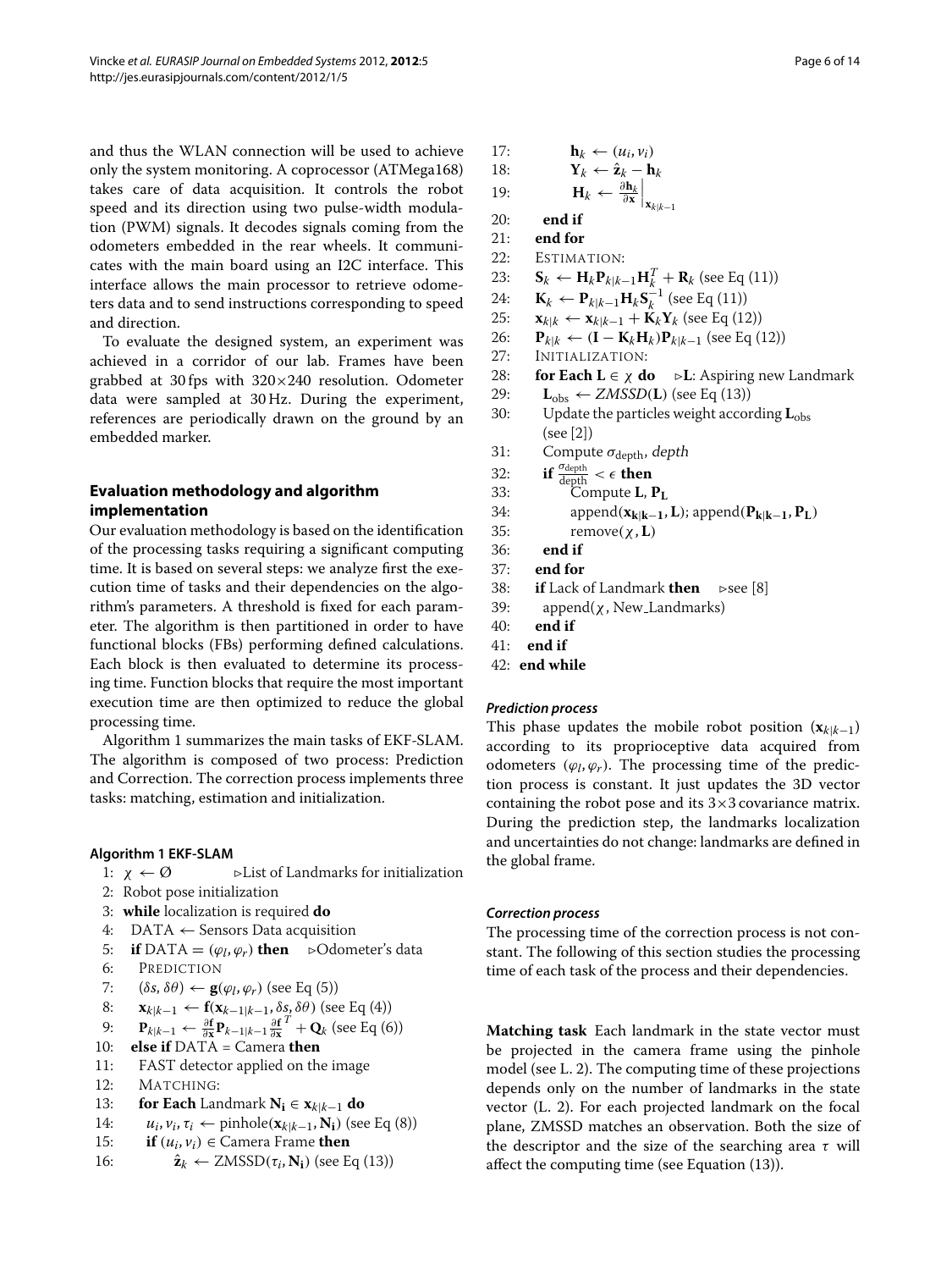The processing time of the matching task depends on several parameters:

- The number of landmarks in the state vector.
- The number of visible landmarks on the focal plane.
- The size of the descriptor.
- Both the localization uncertainty of the mobile robot and the landmarks.

In practice, all the previously defined parameters should be set in order to bound the computing time. The first three parameters can be set by the users. The uncertainty depends on the followed path and cannot be bounded.

**Estimation task** The estimation task uses the classical Kalman equations to update both the robot and landmarks uncertainties. The processing time of the estimation task is time-consuming and depends on:

- The number of landmarks in the state vector.
- The number of landmarks observed.

The size of the matrix and thus the computing cost of the matrix multiplication in the Equations [\(11\)](#page-2-5) and [\(12\)](#page-3-2) depend on the number of landmarks in the state vector. Moreover, Equation [\(11\)](#page-2-5) depends on the number of landmarks observed. As for the matching process, these parameters (size of the state vector and number of observations) should be bounded in order to achieve this estimation task in a constant computing time.

**Initialization task** For each landmark under initialization, each particle (a feature depth hypothesis) is projected into the image, matched and its probability is re-weighted. If there is a lack of landmarks under initialization, we add aspiring new landmarks. The processing time of the initialization task depends on:

- The number of landmarks being initialized.
- The size of the descriptor.
- Both the localization uncertainty of the mobile robot and the landmark.

The number of landmarks being initialized and the size of the descriptors can be bounded. For each landmark being initialized, we have to update the probability of each localization hypothesis using a matching process. As for the matching task, the computing time depends on the localization uncertainty of the mobile robot and the landmarks.

# **Thresholds definition**

Previous section shows that the computation time of each task of the EKF-SLAM algorithm depends on many

variables. For real-time implementation, it is important to get a constant, or at least a bounded computation time. To solve this constraint we have to:

- set the maximum number of landmarks in the state vector. The size of the state vector will be fixed. Therefore, no dynamic memory allocation will be needed.
- set the maximum number of landmarks observed. This keeps the computation time of the estimation task constant using a fixed size matrix multiplication.
- set the maximum number of landmarks being initialized in order to bound the computation time of the initialization task. Unfortunately, it will not be sufficient to keep the computation time of the initialization task constant due to its internal matching step.
- bound the computing time induced by the uncertainties. The only solution to get a bounded global-processing-time is to set a maximum execution time for the matching task. Due to the constant processing time of the prediction and the estimation task, the execution time of both the matching and initialization task can be bounded (33 ms - (*t*prediction + *t*estimation)). We chose to use all possible images (30 fps).We set a maximum execution time for the matching task. The algorithm proceeds in a way to match a maximum of landmarks in a bounded time. The initialization task has a dynamic execution time depending on the real processing time of the matching task and the number of landmarks being initialized. The lower bound of this dynamic execution allows at least a minimum number of landmarks to be initialized.

## **Map management**

To keep the size of the state vector constant, we need to delete some landmarks when inserting new ones. The new state vector includes new landmarks (whose initialization has just been performed) and previously used landmarks. Auat Cheein and Carelli [\[26\]](#page-13-15) proposes an efficient method to select landmarks for the estimation task. It is based on the evaluation of the influence of a given feature on the convergence of the state covariance matrix. The method matches all possible landmarks and computes  $(I - K_k H_k)$  from Equation [\(12\)](#page-3-2). Unfortunately, we cannot implement it exactly as proposed by [\[26\]](#page-13-15) due to the high computing time. We chose to add the landmarks, based on the previous estimation step, by selecting the previous landmarks which have the best previous influence on the convergence of the state covariance matrix. At time *k*, we select the landmark which had the smallest  $({\bf I} - {\bf K}_{k-1} {\bf H}_{k-1}).$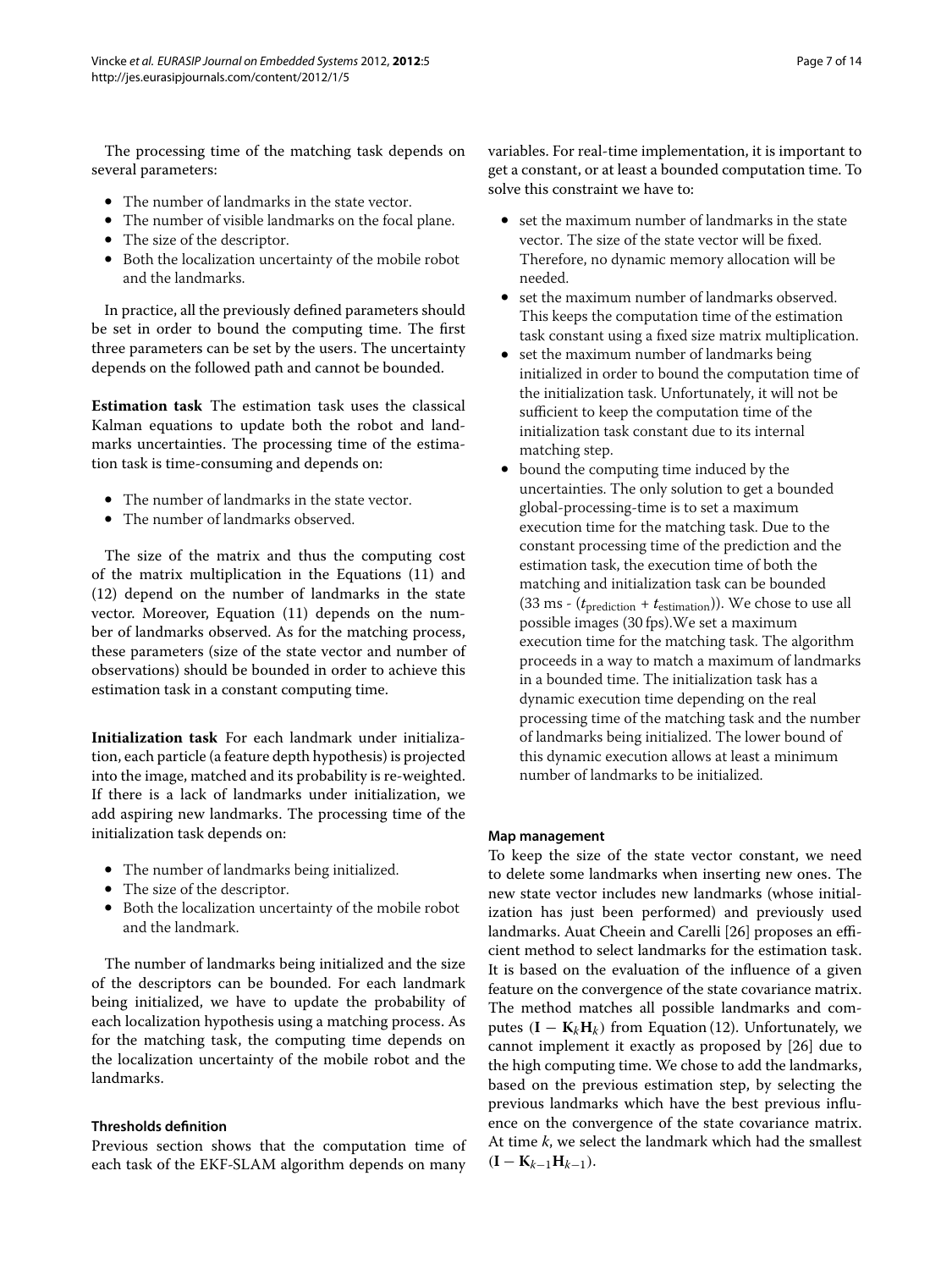<span id="page-7-0"></span>

|   | <b>Functional block (FB)</b> | <b>Description</b>                                                                                                        | Line     |
|---|------------------------------|---------------------------------------------------------------------------------------------------------------------------|----------|
|   | Prediction                   | The entire prediction process                                                                                             | 7, 8, 9  |
| 2 | <b>FAST</b>                  | The FAST corner detector application                                                                                      | 11       |
| 3 | Landmark projection          | The projection of one landmark on the camera plane                                                                        | 14       |
| 4 | <b>7MSSD-M</b>               | The correlation computation between one candidate point of the<br>image and one descriptor during the Matching Task       | 16       |
| 5 | $\mathbf{H}_{i}$             | $\mathbf{H}_i$ computation for one observation                                                                            | 19       |
| 6 | <b>Estimation</b>            | The entire estimation task                                                                                                | 23 to 26 |
|   | <b>ZMSSD-I</b>               | The correlation computation between one candidate point of the<br>image and one descriptor during the Initialization Task | 29       |
| 8 | Weight updating              | The update of the particle weight for the initialization step                                                             | 30, 31   |
| 9 | Addition of a new landmark   | The insertion of a new landmark under initialization                                                                      | 39       |

**Table 1 Functional block partitioning**

#### **Functional block partitioning**

All the previously defined tasks do not have a fixed computing time, their computing time depends on the experiment. We have defined FBs which have a fixed computing times to optimize the implementation. The computing time of the FB do not depend on the experiment. Experiments will only affect the number of iterations of some FBs(3,4,5,6,7,8 and 9). From the previous algorithm, we have defined 9 FBs and their runtimes are studied in below Table [1.](#page-7-0)

Each FB has a fixed computing time and some FB can occur more than one time (Landmark projection, ZMSSD, **H***i*, Weight updating, Addition of a new landmark).

#### **Processing time evaluation**

As an application scenario, the robot moves over a square of 6 m side. At the end of the trajectory, it joined the initial starting position. Using only odometers, the final localization has an error of 1.6 m. With the EKF-SLAM algorithm, the localization has been significantly improved. The final error is approximately 0.4 m. EKF-SLAM includes all viewed landmarks in the state vector. Indeed, the localization result depends on the number of landmarks but the size of the state vector and the number of observations must be bounded to achieve a bounded computing time. The overall accuracy of the EKF-SLAM depends on the number of the landmarks in the state vector and the matched observations. The accuracy of the localization depends monotonically on the number of processed landmarks.

The given EKF-SLAM (Algorithm [1\)](#page-5-1) is processed sequentially on the embedded ARM processor operating at 500 MHz (no coprocessor is implemented). In the following, all times given correspond to times evaluated on the embedded system using the ARM processor. The data acquisition time is constant:

- The odometer data acquisition is achieved in 0.7 ms (this processing time is due to the I2C
- communication with the Atmega168 processor).
- Each image acquisition takes 1.8 ms (due to USB data transfer).

The prediction step does not require significant processing time, it takes only 0.093 ms per iteration. As for the matching task, the estimation task cannot be achieved in a constant processing time. Estimation task processing time depends on the total number of landmarks and the number of matched landmarks. Figure [4](#page-7-1) shows the processing time of the estimation task according to the number of landmarks in the state vector. The estimation task is entirely processed on the ARM processor (no use of coprocessor). Obviously it will be impossible to take into account all the landmarks detected when the algorithm is processed: the computation time will be

<span id="page-7-1"></span>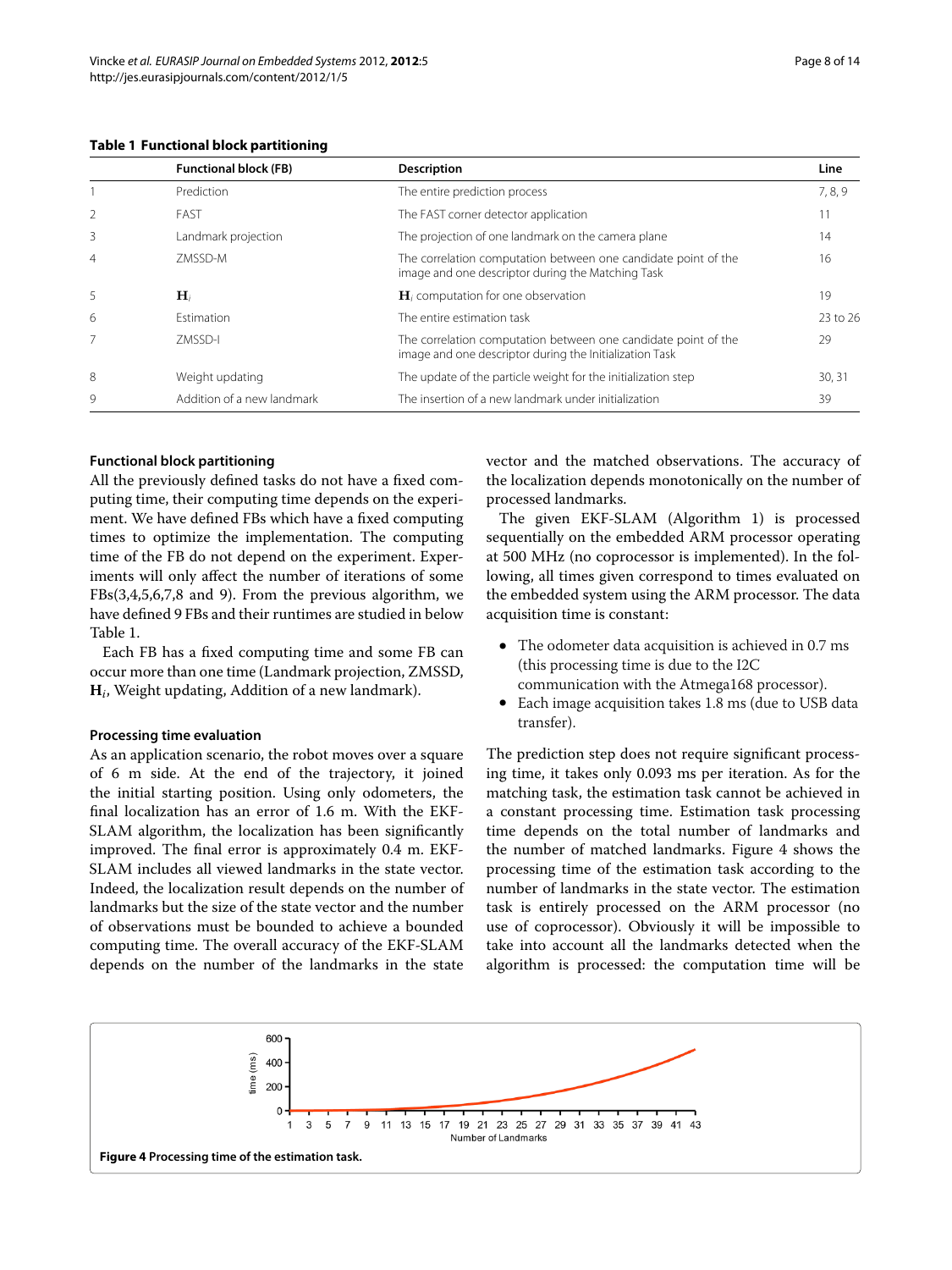higher than the 33 ms allowed. It is necessary to find a compromise between the number of landmarks and the processing time.

## <span id="page-8-2"></span>**Experimental results**

An experiment was conducted to evaluate the processing time of the different blocks of the algorithm (including tasks with unboundable processing time). For this experiment, we set the size of the descriptor to  $16 \times 16$  pixels and we set the thresholds as follows:

- Maximum number of landmarks in the state vector: 25.
- Maximum number of observed landmarks: 25.
- Maximum number of landmarks being initialized: 20.

First, we can analyze the runtime of the 8 previously defined FBs of the algorithm. We have used the integrated cycle counter register (CCNT) of the ARM processor to compute the processing time of each FB. The prediction process (FB1) occurs in 0.093 ms. Table [2](#page-8-1) summarizes, for the other FBs, the processing time per iteration, the mean of the number of iterations and the mean of the processing time per correction process. The estimation task could not be processed in some iterations of the correction process, especially when there is no matched landmark.

The mean processing time by frame is approximately 80.8 ms which corresponds to the sum of all processing times: prediction process (FB1) and correction process (FB2 to FB9). The processing time of the estimation task (FB6) is approximately 70.5 ms and it represents about 87% of the global processing time. The FAST detector (FB2) represents 3.4 ms. The ZMSSD-M task (FB4) takes 2.63 ms per correction process. Finally, the initialization task (FB7, FB8 and FB9) takes 3.9 ms. These six FBs represent 99.6% of the global processing time. We focused on an efficient implementation of these FBs to enhance the global processing time.

## <span id="page-8-0"></span>**OMAP3530 architecture description**

The OMAP3530 is an heterogeneous architecture designed by TI (Texas Instruments) and implements an ARM Cortex-A8 500 MHz processor, a NEON coprocessor with SIMD instructions, a DSP C64x processor and a 3D graphics accelerator.

The NEON unit is similar to the MMX and SSE extensions existing on an X86 processor. It is optimized for Single Instruction Multiple Data (SIMD) operations. The NEON unit has two floating point pipelines, an integer pipeline and a 128 bits load/store/permute pipeline. An efficient implementation on the SIMD NEON architecture improves the processing time. NEON instructions perform "Packed SIMD" processing as follows:

- Registers are considered as vectors of the same data type elements
- Data types can be: signed/unsigned 8, 16, 32, 64-bits or single precision floating point
- Instructions perform the same operation on multiple data simultaneously as shown in Figure [5.](#page-9-0) The number of simultaneous operations depends on the data type: NEON supports up to 16 operations at the same time using 8-bits data.

## **SIMD optimization results**

In the Algorithm [1,](#page-5-1) the time-consuming FBs are: the estimation block (FB6), the initialization blocks (FB7, FB8 and FB9), the FAST detector block (FB2) and the ZMSSD-M block (FB4). FAST detector is already an optimized instance using machine learning [\[21\]](#page-13-10). Moreover, FAST has been already implemented on an FPGA based architecture [\[27\]](#page-13-16). We chose to optimize the other FBs. The matching task computes ZMSSD which computes the image correlation. It performs the same operation (addition, subtraction, multiplication and comparison) on

<span id="page-8-1"></span>

| <b>Functional block (FB)</b>  | Processing time per | Mean of the number of                | Mean of the processing                   |  |
|-------------------------------|---------------------|--------------------------------------|------------------------------------------|--|
|                               | iteration $(\mu s)$ | iterations per correction<br>process | time per correction<br>process $(\mu s)$ |  |
| 2. FAST                       | 3400                |                                      | 3400                                     |  |
| 3. Landmark projection        | 9                   | 19                                   | 180                                      |  |
| 4. ZMSSD-M                    | 11.29               | 233                                  | 2630                                     |  |
| 5. $H_i$                      | 14.5                | 4.5                                  | 66                                       |  |
| 6. Estimation                 | 88845               | 0.8                                  | 70568                                    |  |
| 7. ZMSSD-I                    | 11.29               | 123                                  | 1388                                     |  |
| 8. Weight updating            | 638                 | 4.0                                  | 2586                                     |  |
| 9. Addition of a new landmark | 103                 | 0.18                                 | 18                                       |  |

## **Table 2 Processing time of the correction process FBs on the main processor (ARM)**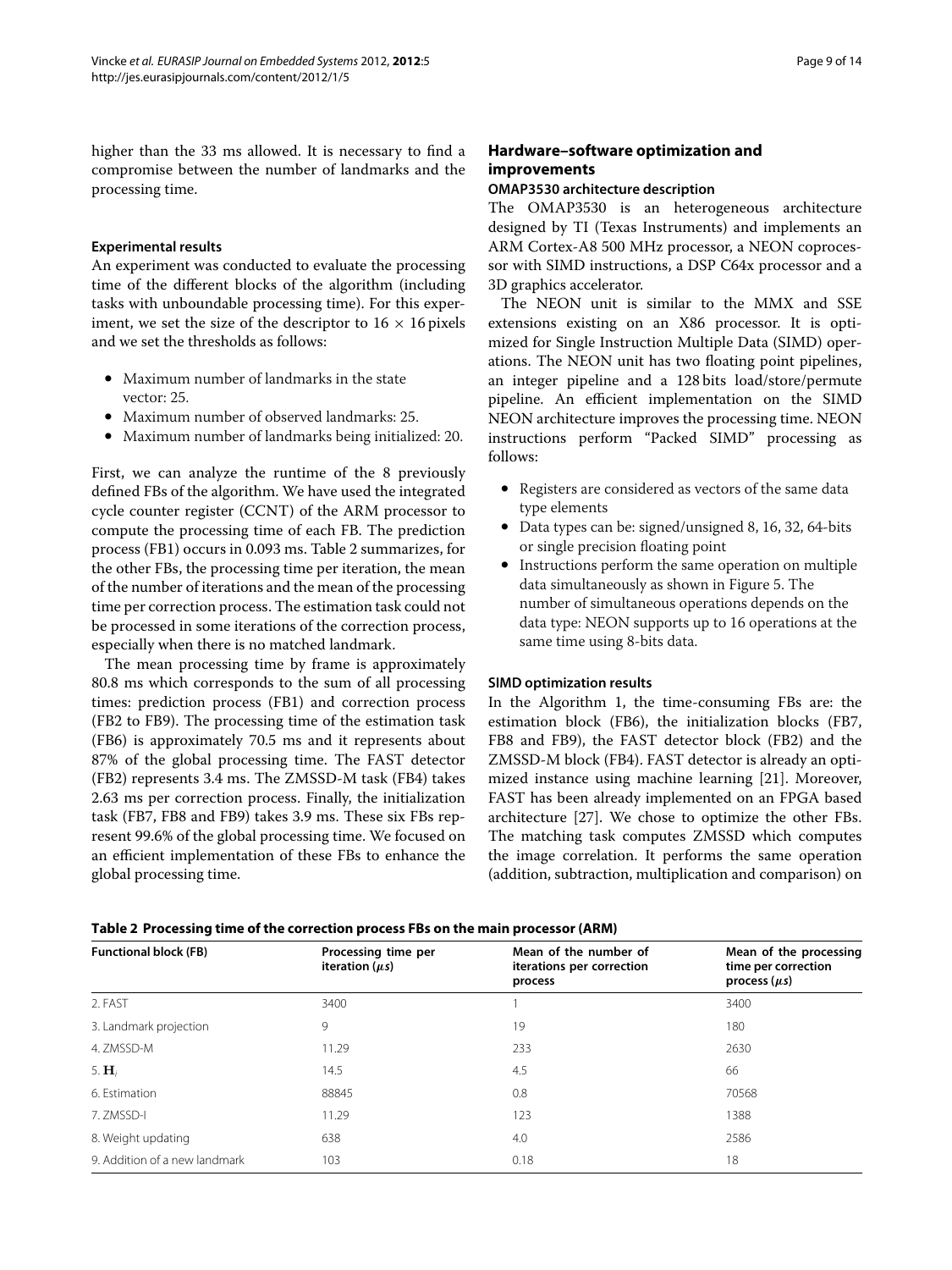



<span id="page-9-0"></span>8 bits data. The computation of the ZMSSD can be optimized using the SIMD NEON architecture. The estimation task is based on floating point matrix multiplication, it could efficiently be optimized using the SIMD NEON coprocessor (the ARM Cortex A8 does not include any floating point unit (FPU)). The initialization FBs will be studied at Section ["Parallel implementation on a DSP](#page-10-0) [processor"](#page-10-0).

## *ZMSSD (FB4)*

The EKF-SLAM matches features using ZMSSD. ZMSSD is computed for each landmark using Equation [2.](#page-3-3) We chose to use a descriptor with  $16\times16$  8-bits pixels size due to the efficiency of SIMD NEON architecture to deal with 128/64 bits vectors.

**Basic implementation** The basic implementation of the ZMSSD function block computes the means of the pixel values in a window  $m_i$  ( $m_d$  can be precalculated when the landmark is detected). Then the ZMSSD (*ZMSSD*) is computed using loops (Algorithm [2\)](#page-9-1).

#### <span id="page-9-1"></span>**Algorithm 2 Basic ZMSSD**

1:  $m_i \leftarrow 0$ 2:  $ZMSSD \leftarrow 0$ 3: **for Each** *i* ∈[0; des − 1], *j* ∈[0; des − 1] **do** 4:  $m_i \leftarrow m_i + \text{im}(p_x + i - \frac{\text{des}}{2}, p_y + j - \frac{\text{des}}{2})$ 5: **end for** 6:  $m_i \leftarrow m_i/(\text{des} \times \text{des})$ 7: **for Each** *i* ∈[ 0; des − 1], *j* ∈[ 0; des − 1] **do**<br>8: ZMSSD ← ZMSSD +  $\sum_{i}$ ; ((*d*(*i*, *j*) − *m*<sub>*d*</sub>) 8:  $ZMSSD$  ←  $ZMSSD + \sum_{i,j}((d(i,j) - m_d) (\text{im}(p_x + i - \frac{\text{des}}{2}, p_y + j - \frac{\text{des}}{2}) - m_i))^2$ 9: **end for**

This implementation takes 12.60 *μ*s on the ARM processor.

**Efficient scalar implementation** The second implementation aims to modify the calculation of ZMSSD in order to avoid the use of two loops. Formally the ZMSSD is written as:

$$
ZMSSD = \sum_{i,j} ((d - m_d) - (im - m_i))^2
$$
 (15)

where  $d = d(i, j)$  and im = im $(p_x + i - \frac{des}{2}, p_y + j - \frac{des}{2})$ By expanding the ZMSSD, we obtain:

ZMSSD = 
$$
\sum_{i,j} ((d - m_d)^2 - 2(d - m_d)(im - m_i) + (im - m_i)^2)
$$
\n(16)

$$
= \sum_{i,j} (d^2 - 2d.m_d + m_d^2 - 2d.\text{im} + 2d.m_i + 2m_d.\text{im})
$$

$$
= 2m \cdot m + \text{im}^2 - 2m m + m_d^2 \tag{17}
$$

$$
-2m_d.m_i + im^2 - 2im.m_i + m_i^2)
$$
 (17)

Using  $m_d = \sum_{kl} \frac{d(k,l)}{\text{des} \times \text{des}}$  and  $m_i =$  $\sum_{kl} \frac{\text{im}(p_x+k-\frac{des}{2},p_y+l-\frac{des}{2})}{\text{des} \times \text{des}},$  we simplify the sum:

$$
\sum_{i,j} m_d = \sum_{i,j} \sum_{kl} \frac{d(k,l)}{\text{des} \times \text{des}}
$$
 (18)

$$
=\sum_{kl}d(k,l)\tag{19}
$$

$$
\sum_{i,j} m_i = \sum_{i,j} \sum_{kl} \frac{\text{im}(p_x + k - \frac{\text{des}}{2}, p_y + l - \frac{\text{des}}{2})}{\text{des} \times \text{des}} \tag{20}
$$

$$
= \sum_{kl} \text{im}\left(p_x + k - \frac{\text{des}}{2}, p_y + l - \frac{\text{des}}{2}\right) \quad (21)
$$

The equation becomes:

$$
\text{ZMSSD} = \left[2\sum_{i,j} \dim -\left(\sum_{i,j} d\right)^2 - \left(\sum_{i,j} \text{im}\right)^2\right] \tag{22}
$$
\n
$$
/(\text{des} \times \text{des}) + \sum_{i,j} d^2 + \sum_{i,j} \text{im}^2 - 2\sum_{i,j} \dim
$$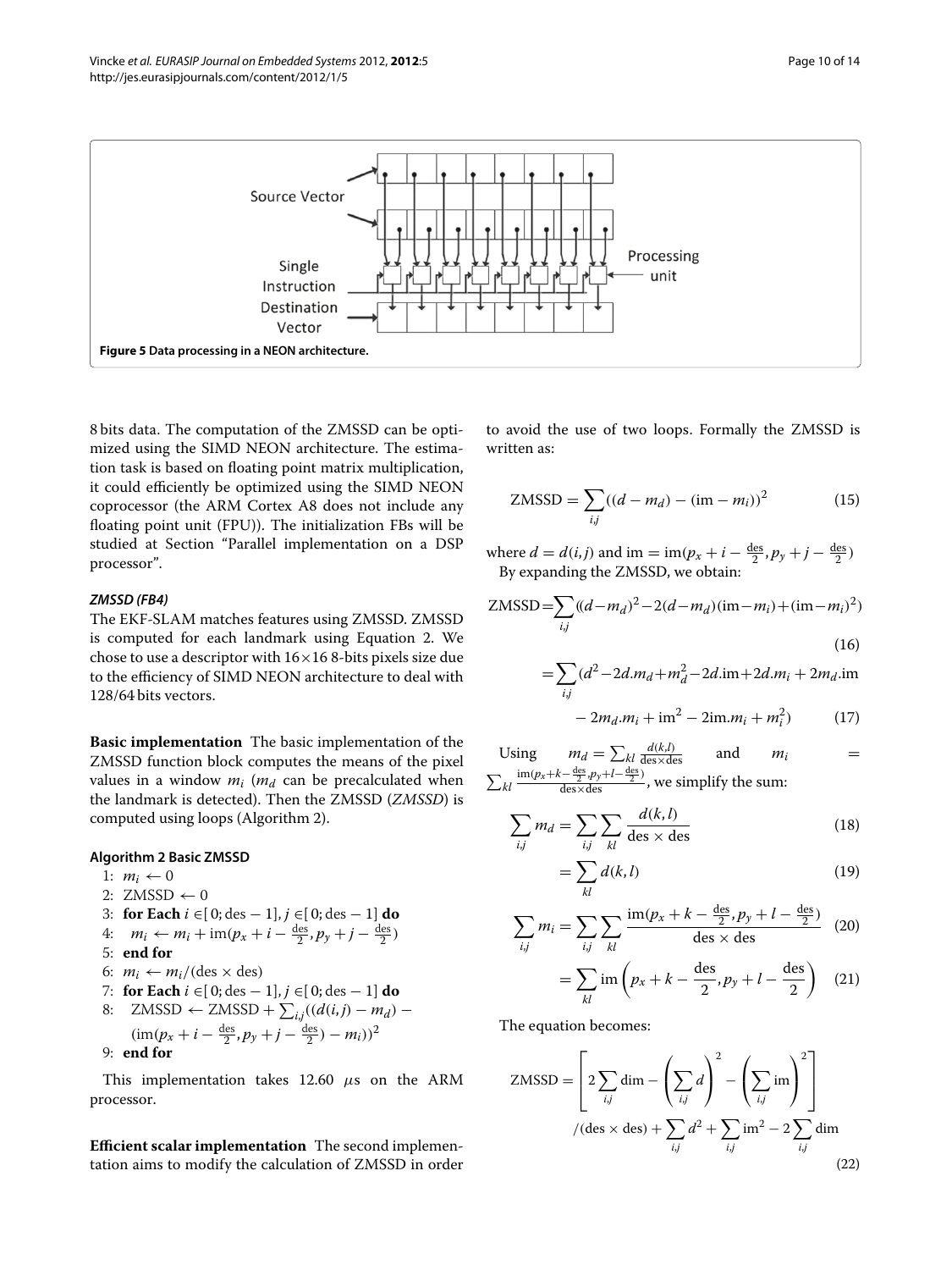Using the notation:

- $\bullet$  Sd  $=\sum_{i,j}d(i,j)$  the sum of the descriptor pixels (this sum can be precalculated).
- Si =  $\sum_{i,j}$  im $(p_x + i \frac{\text{des}}{2}, p_y + j \frac{\text{des}}{2})$  the sum of the image pixels.
- SSi =  $\sum_{i,j}$  im( $p_x + i \frac{\text{des}}{2}, p_y + j \frac{\text{des}}{2}$ )×im( $p_x + i \frac{\text{des}}{2}$ ,  $p_y + j - \frac{des}{2}$ ) the sum of squared image pixel values.
- $\bullet$  SSd  $=$   $\sum_{i,j}d(i,j)\times d(i,j)$  the sum of the squared descriptor pixel values (this sum can be precalculated).
- Sdi =  $\sum_{i,j} d(i,j)$ im $(p_x + i \frac{des}{2}, p_y + j \frac{des}{2})$  the sum of the product of the descriptor pixels and the image pixels.

The final equation is:

$$
\text{ZMSSD} = [((2Sd \times Si) - Sd^2 - Si^2)/(\text{des} \times \text{des})] + SSi + SSi - 2Sdi \tag{23}
$$

The implementation of Algorithm [2](#page-9-1) becomes Algorithm [3:](#page-10-1)

## <span id="page-10-1"></span>**Algorithm 3 Efficient scalar ZMSSD**

1:  $Si \leftarrow 0$ 

- 2:  $SSi \leftarrow 0$
- 3:  $Sdi \leftarrow 0$
- 4: **for Each**  $i \in [0; \text{des} 1], j \in [0; \text{des} 1]$  **do**
- 5:  $Si \leftarrow Si + \text{im}(p_x + i \frac{\text{des}}{2}, p_y + j \frac{\text{des}}{2})$
- 6:  $SSi \leftarrow SSi + \text{im}(p_x + i \frac{\text{des}}{2}, p_y + j \frac{\text{des}}{2})$  $\times$ im $(p_x + i - \frac{des}{2}, p_y + j - \frac{des}{2})$
- 7:  $Sdi \leftarrow Sdi + \text{im}(p_x + i \frac{\text{des}}{2}, p_y + j \frac{\text{des}}{2}) \times d(i, j)$
- 8: **end for**
- 9: ZMSSD  $\leftarrow$
- *(((*2*Sd*×*Si)*−*Sd*2−*Si*2*)/(*des×des*))*+*SSi*+*SSd*−2*Sdi*

In this instance, we use only one loop. This reduces memory access. Using this implementation, the computing time decrease from 12.60*μ*s to 11.29*μ*s.

Vector implementation SIMD NEON architecture allows vector processing and performs the same operation on all the vector processing-units. We have implemented a vectorized instance of the ZMSSD functional block as follows (Algorithm [4\)](#page-10-2):

## <span id="page-10-2"></span>**Algorithm 4 SIMD vectorized ZMSSD**

- 1: *V8x8 V*image  $\leftarrow$  0  $\triangleright$  V8x8: 8×8 bits vector
- 2: *V8x8 V*descriptor  $\leftarrow 0$ <br>3: *V16x8 VSi*  $\leftarrow 0$

3:  $V16x8 VSi \leftarrow 0$   $\triangleright V16x8: 8 \times 16$  bits vector<br>4:  $V32x4 VSSi \leftarrow 0$   $\triangleright V32x4: 4 \times 32$  bits vec

- 4: *V*32*x*4 *VSSi* ← 0 V32x4: 4×32 bits vector
- 5: *V*32*x*4 *VSdi* ← 0
- 6: **for Each**  $i \in [0; \text{des} 1], i = 0, 8$  **do**
- 7: *V*image ← load<sub>8</sub> $(im(p_x + i \frac{des}{2}, p_y + j \frac{des}{2}))$  $\triangleright$ load 8 pixels
- 8: *V*descriptor ← load<sub>8</sub>(*d*(*i*, *j*))<br>9: *VSi* ← *VSi* + *V*image
- $VSi \leftarrow VSi + V$ image
- 10:  $VSSi \leftarrow VSSi + Vimage \times Vimage$
- 11:  $VSSi \leftarrow VSSi + Vimage \times Vimage$
- 12: **end for**
- 13:  $Si \leftarrow \text{sum}(VSi)$   $\Rightarrow$  Sums the component of a vectors
- 14:  $SSi$  ← sum(*VSSi*)
- 15:  $Sdi \leftarrow \text{sum}(VSdi)$
- 16: ZMSSD  $\leftarrow$ 
	- *(((*2*Sd*×*Si)* <sup>−</sup> *Sd*<sup>2</sup> <sup>−</sup> *Si*2*)/*256*)* <sup>+</sup> *SSi* <sup>+</sup> *SSd* <sup>−</sup> <sup>2</sup>*Sdi*

This instance uses 8 pixels at time. SIMD NEON architecture allows computing eight addition or eight multiplication simultaneously. The processing time of the vector implementation decreases to 1.27 *μ*s.

**Computation time results** Table [3](#page-10-3) summarizes the processing time of the three different implementations of the ZMSSD functional block. The SIMD implementation is approximately 10 times faster than a basic implementation.

#### *Estimation (FB6)*

ARM Cortex A8 do not integrate a FPU. That's why the processing time of the estimation FB is significant (Figure [4\)](#page-7-1). To optimize the matrix multiplication, we have used the EIGEN3 library [\[28\]](#page-13-17) which provides SIMD NEON optimized functions. Figure [6](#page-11-0) presents the results of the processing-time of the estimation task implemented on the ARM processor (non-optimized task) and those using the SIMD NEON coprocessor (optimized task). The processing time of the optimized task is approximately eight times faster than those of the non-optimized one. This gain is due to the lack of the FPU in the Cortex A8 and to the efficiency of the NEON to evaluate a multiply and accumulate instruction in only one CPU cycle.

#### **Parallel implementation on a DSP processor**

<span id="page-10-0"></span>Digital signal processors (DSP) are usually used in vision systems [\[29\]](#page-13-18). They integrate a number of resources that serve to enhance image processing versatility. The use of digital signal processing with data sharing ensures that image processing will be achieved in parallel. With a DSP based image processing, it is possible to parallelize the

#### **Table 3 ZMSSD processing time**

<span id="page-10-3"></span>

|                       | <b>Processing time</b> | Percentage of<br>the basic<br>implementation |
|-----------------------|------------------------|----------------------------------------------|
| Basic implementation  | 12.60                  | 100                                          |
| Scalar implementation | 11 29                  | 89.6                                         |
| SIMD implementation   | 1 27                   | 10.8                                         |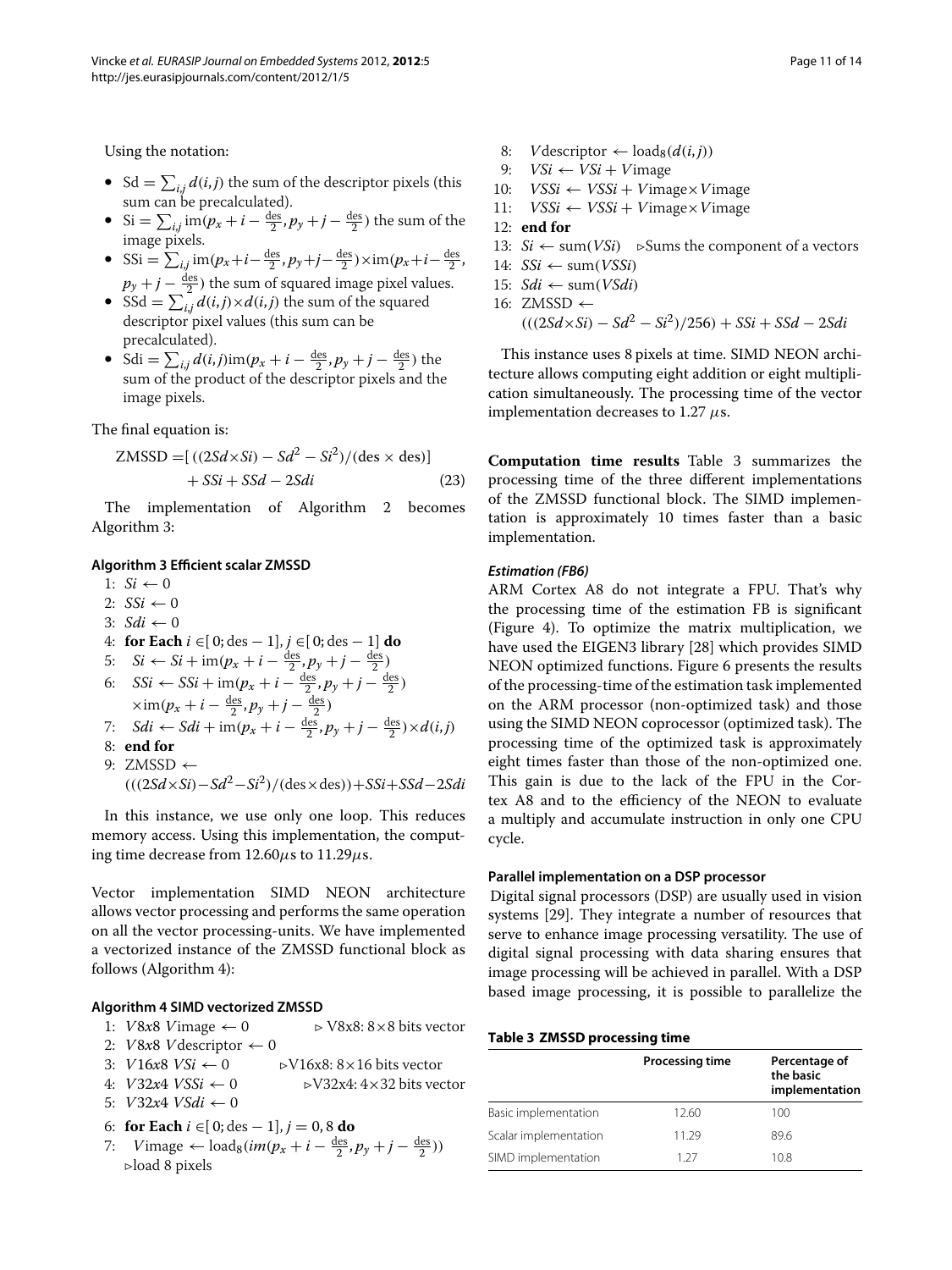

<span id="page-11-0"></span>EKF-SLAM algorithm on the multiprocessor architecture (ARM, NEON and DSP processors). This allows enhancing the global processing time especially when we consider to operate in real-time constraints. The landmarks matching (FB3 to FB5) and the robot position estimation (FB6) tasks must be processed sequentially. Fortunately, the initialization tasks (FB7, FB8 and FB9) can run simultaneously with the matching and estimation tasks.

Rethinking the implementation to obtain a parallel implementation, the instance of Algorithm [1](#page-5-1) with block partitioning leads to the Algorithm [5.](#page-11-1)

#### <span id="page-11-1"></span>**Algorithm 5 Multiprocessed EKF-SLAM**

- 1: Robot pose initialization
- 2: **while** localization is required **do**
- 3: **if** DATA = Odometers **then**
- 4: PREDICTION
- 5: **else if** DATA = Camera **then**
- 6: FAST detector
- 7: **ARM Processor** MATCHING and ESTIMATION (FB 3, 4, 5 and 6)
- 8: **DSP Processor** INITIALIZATION (FB 7, 8 and 9)
- 9: **end if**
- 10: **end while**

The architecture of the OMAP3530 can interface the ARM and DSP processors using a shared memory. Figure [7](#page-11-2) shows the data transfer mechanism using a shared DDR memory area. For each acquired image, the ARM processor writes the image  $(320\times240)$  pixels), the robot position and its uncertainty on the shared memory. Data transfer between the ARM processor and DSP processor for a  $320\times240$  gray image is done in one millisecond. When the initialization of a landmark is completed, the DSP processor returns the position and the uncertainty of possible new landmarks.

## **Global results**

We have improved the EKF SLAM implementation using the SIMD NEON coprocessor and the DSP processor. We have implemented the matching and estimation tasks on a NEON coprocessor and the initialization tasks on a DSP processor. FAST corner detector is already an optimized algorithm using machine learning [\[21\]](#page-13-10). For the latest experiment, we set the same thresholds as Section ["Experimental results"](#page-8-2).

Table [4](#page-12-11) summarizes the processing time per iteration and the mean processing time per Frame of each FB. The computing time of the initialization task (blocks 7, 8 and 9) implemented on the DSP processor is approximately 4.0 ms. The DSP processor computes the initialization task while the ARM-NEON processors compute the prediction, FAST detection, matching and estimation tasks.

With this implementation and since the processing-time of the initialization task (4.0 ms) is smaller compared to the sum of the processing times of the matching and estimation tasks (13.0 ms for blocks 3, 4, 5 and 6), the overall computing time is reduced to the sum of the processing-times of the prediction process (0.093 ms),

<span id="page-11-2"></span>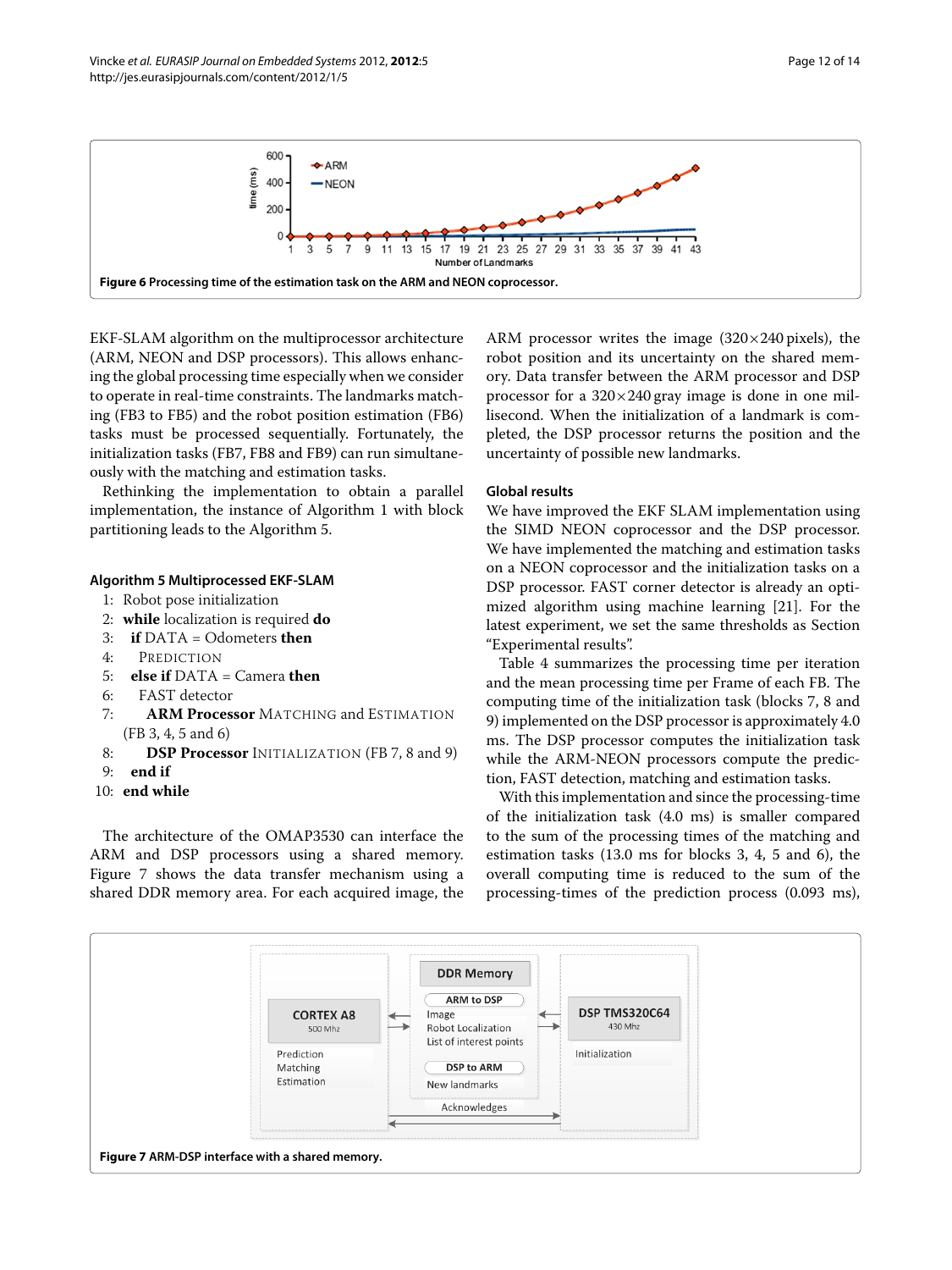|                                    | Nonoptimized implementation $(\mu s)$ ARM only |                                   | Optimized implementation $(\mu s)$      |                                   |                        |
|------------------------------------|------------------------------------------------|-----------------------------------|-----------------------------------------|-----------------------------------|------------------------|
| <b>Functional bloc (FB)</b>        | <b>Processing time</b><br>per iteration        | Mean processing<br>time per frame | <b>Processing time</b><br>per iteration | Mean processing<br>time per frame | <b>Processing unit</b> |
| 1. Prediction                      | 93                                             | 93                                | 93                                      | 93                                | <b>ARM</b>             |
| 2. FAST                            | 3400                                           | 3400                              | 3400                                    | 3400                              | <b>ARM</b>             |
| 3. Landmark projection             | 9                                              | 180                               | 9                                       | 180                               | ARM                    |
| 4. ZMSSD-M                         | 11.29                                          | 2630                              | 1.27                                    | 295                               | <b>NEON</b>            |
| 5. $H_i$                           | 14.5                                           | 66                                | 14.5                                    | 66                                | <b>ARM</b>             |
| 6. Estimation                      | 88845                                          | 70568                             | 15690                                   | 12552                             | <b>NEON</b>            |
| Initialization task (FB7, 8 and 9) | 3992                                           | 3922                              | 4025                                    | 4025                              | <b>DSP</b>             |
| Total                              |                                                | 80859                             |                                         | 16586                             |                        |

## <span id="page-12-11"></span>**Table 4 FBs processing times on ARM, NEON and DSP processors**

the FAST detector (3.4 ms), the matching and estimation tasks (13.0 ms). The mean processing time per frame with the optimized implementation is 17.6 ms (we add 1 ms for the ARM/DSP data transfer) whereas the nonoptimized implementation has a processing time of 80.85 ms. The optimized processing time represents 22% of the nonoptimized one. The processing time has been reduced by 78%.

## <span id="page-12-10"></span>**Conclusion**

This article proposed an efficient implementation of the EKF-SLAM algorithm on a multiprocessor architecture. The overall accuracy of the EKF-SLAM depends on the number of the landmarks in the state vector and the matched observations. Both are linked to the time allowed to the embedded architecture to compute the robot pose. Based on the application constraints (realtime localization) and an evaluation methodology, we have implemented the algorithm in consideration of the underlying hardware architecture. A runtime analyses shows that the FBs and the initialization task represents 99.6% of the global processing time. We have used an optimized instance of the FAST detector. Two FBs (in matching and estimation tasks) have been optimized on an SIMD NEON architecture. The initialization task has been parallelized on a DSP processor. This optimization required a modification of the algorithm implementation. Using the optimized implementation, the global processing time was reduced by a factor equal to 4.7. The results demonstrate that an embedded systems (with a low-cost multiprocessor architecture) can operate under real-time constraints, if the software implementation is designed carefully. To scale with larger environment, we are going to include an approach of local/global mapping as proposed by [\[30\]](#page-13-19). Using this approach, we will be able to map larger environment. The map joining system will be implemented on the GPU coprocessor integrated on the OMAP3530.

Other future developments will be centered around a Hardware–software co-design to improve the system performances implementing a system-on-chip with a field programmable gate array (FPGA). The use of a configurable architecture accelerates greatly the design and validation of a proof of real-time and system-on-chip concept.

#### **Competing interests**

The authors declare that they have no competing interests.

#### **Author details**

<sup>1</sup> Univ Paris-Sud, CNRS, Institut d'Electronique Fondamentale, F-91405 Orsay, France. <sup>2</sup> IFSTTAR, IM, LIVIC, F-78000 Versailles, France.

#### Received: 24 November 2011 Accepted: 16 June 2012 Published: 18 July 2012

#### **References**

- <span id="page-12-0"></span>1. M Dissanayake, P Newman, S Clark, H Durrant-Whyte, M Csorba, A solution to the simultaneous localization and map building (SLAM) problem. IEEE Trans. Robot. Autom. **17**, pp. 229–241 (2001)
- <span id="page-12-1"></span>2. A Davison, I Reid, N Molton, O Stasse, MonoSLAM: real-time single camera SLAM. IEEE Trans. Pattern Anal. Mach. Intell. **29**, pp. 1052–1067 (2007)
- <span id="page-12-2"></span>3. M Montemerlo, S Thrun, D Koller, B Wegbreit, in National Conference on Artificial Intelligence, FastSLAM: a factored solution to the simultaneous localization and mapping problem. Orlando, Florida, USA, 2002, pp. 593–598
- <span id="page-12-3"></span>4. J Folkesson, HI Christensen, in IEEE International Conference on Robotics and Automation, Graphical SLAM-a self-correcting map. LA, New Orleans, USA, 2004, pp. 383–390
- <span id="page-12-4"></span>5. A Eliazar, R Parr, in International Joint Conference on Artificial Intelligence. DP-SLAM: fast, robust simultaneous localization and mapping without predetermined landmarks. vol. 18. Acapulco, Mexico, 2003, pp. 1135–1142
- <span id="page-12-5"></span>6. S Thrun, Probabilistic robotics. Assoc. Comput. Mach. **45**(3), pp. 52–57 (2002)
- <span id="page-12-6"></span>7. C Brenneke, O Wulf, B Wagner, in IEEE/RSJ International Conference on Intelligent Robots and Systems, Using 3d laser range data for slam in outdoor environments. Las Vegas, Nevada, USA, 2003, pp. 188–193
- <span id="page-12-7"></span>8. A Prusak, O Melnychuk, H Roth, I Schiller, Pose estimation and map building with a time-of-flight-camera for robot navigation. Int. J. Intell. Syst. Technol. Appl. **5**(3), pp. 355–364 (2008)
- <span id="page-12-8"></span>9. F Abrate, B Bona, M Indri, in European Conference on Mobile Robots, Experimental EKF-based SLAM for mini-rovers with IR sensors only. Freiburg, Germany, 2007
- <span id="page-12-9"></span>10. TYap, C Shelton, in IEEE International Conference on Robotics and Automation, SLAM in large indoor environments with low-cost, noisy, and sparse sonars. Kobe, Japan, 2009, pp. 1395–1401